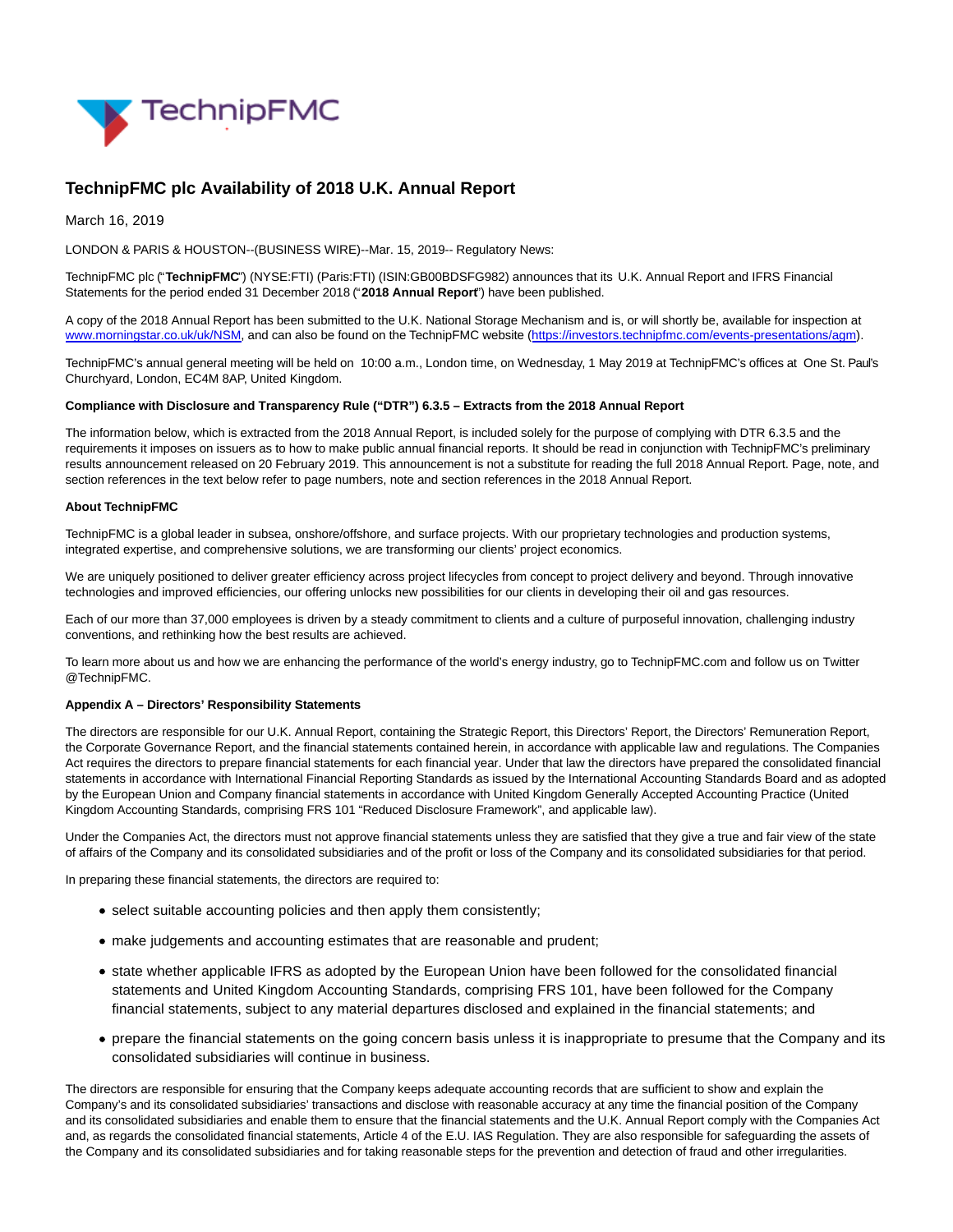The directors are responsible for the maintenance and integrity of the Company's website. Legislation in the United Kingdom governing the preparation and dissemination of financial statements may differ from legislation in other jurisdictions.

#### **Statement as to the U.K. Annual Report**

The directors consider that this U.K. Annual Report and financial statements, taken as a whole, is fair, balanced, and understandable and provides the information necessary for shareholders to assess the Company's and its consolidated subsidiaries' performance, business model and strategy.

Each of the directors, whose names and functions are listed in the section entitled "Directors" of this Report, confirms that to the best of his/her knowledge:

a. the financial statements, prepared in accordance with applicable accounting standards, give a true and fair view of the assets, liabilities, financial position, and profit or loss of the Company and the undertakings included in the consolidation taken as a whole; and

b. the Directors' Report and Strategic Report include a fair review of the development or performance of the business and the position of the Company and the undertakings included in the consolidation taken as a whole, together with a description of the principal risks and uncertainties that it faces.

#### **Statement as to Disclosure to Auditors**

The directors confirm that:

c. so far as they are each aware, there is no relevant audit information of which the Company's and its consolidated subsidiaries' auditor is unaware; and

d. they have each taken all the steps that they ought to have taken as a director in order to make themselves aware of any relevant audit information and to establish that the Company's and its consolidated subsidiaries' auditor is aware of that information.

#### **Appendix B – Principal risks and uncertainties**

The principal risks and uncertainties at set out in the Strategic Report of the 2018 Annual Report are set out below in full and unedited text.

You should carefully consider the specific risks and uncertainties set forth below and the other information contained within this Strategic Report, as these are important factors that could cause the Company's actual results, performance or achievements to differ materially from our expected or historical results.

#### **We operate in a highly competitive environment and unanticipated changes relating to competitive factors in our industry, including ongoing industry consolidation, may impact our results of operations.**

We compete on the basis of a number of different factors, such as product offerings, project execution, customer service, and price. In order to compete effectively we must develop and implement innovative technologies and processes, and execute our clients' projects effectively. We can give no assurances that we will continue to be able to compete effectively with the products and services or prices offered by our competitors.

Our industry, including our customers and competitors, has experienced unanticipated changes in recent years. Moreover, the industry is undergoing vertical and horizontal consolidation to create economies of scale and control the value chain, which may affect demand for our products and services because of price concessions for our competitors or decreased customer capital spending. This consolidation activity could impact our ability to maintain market share, maintain or increase pricing for our products and services or negotiate favorable contract terms with our customers and suppliers, which could have a significant negative impact on our results of operations, financial condition or cash flows. We are unable to predict what effect consolidations and other competitive factors in the industry may have on prices, capital spending by our customers, our selling strategies, our competitive position, our ability to retain customers or our ability to negotiate favorable agreements with our customers.

# **Demand for our products and services depends on oil and gas industry activity and expenditure levels, which are directly affected by trends in the demand for and price of crude oil and natural gas.**

We are substantially dependent on conditions in the oil and gas industry, including (i) the level of exploration, development and production activity, (ii) capital spending, and (iii) the processing of oil and natural gas in refining units, petrochemical sites, and natural gas liquefaction plants by energy companies that are our customers. Any substantial or extended decline in these expenditures may result in the reduced pace of discovery and development of new reserves of oil and gas and the reduced exploration of existing wells, which could adversely affect demand for our products and services and, in certain instances, result in the cancellation, modification, or re-scheduling of existing orders in our backlog. These factors could have an adverse effect on our revenue and profitability. The level of exploration, development, and production activity is directly affected by trends in oil and natural gas prices, which historically have been volatile and are likely to continue to be volatile in the future.

Factors affecting the prices of oil and natural gas include, but are not limited to, the following:

- demand for hydrocarbons, which is affected by worldwide population growth, economic growth rates, and general economic and business conditions;
- costs of exploring for, producing, and delivering oil and natural gas;
- political and economic uncertainty, and socio-political unrest;
- government policies and subsidies related to the production, use, and exportation/importation of oil and natural gas;
- available excess production capacity within the Organization of Petroleum Exporting Countries ("OPEC") and the level of oil production by non-OPEC countries;
- oil refining and transportation capacity and shifts in end-customer preferences toward fuel efficiency and the use of natural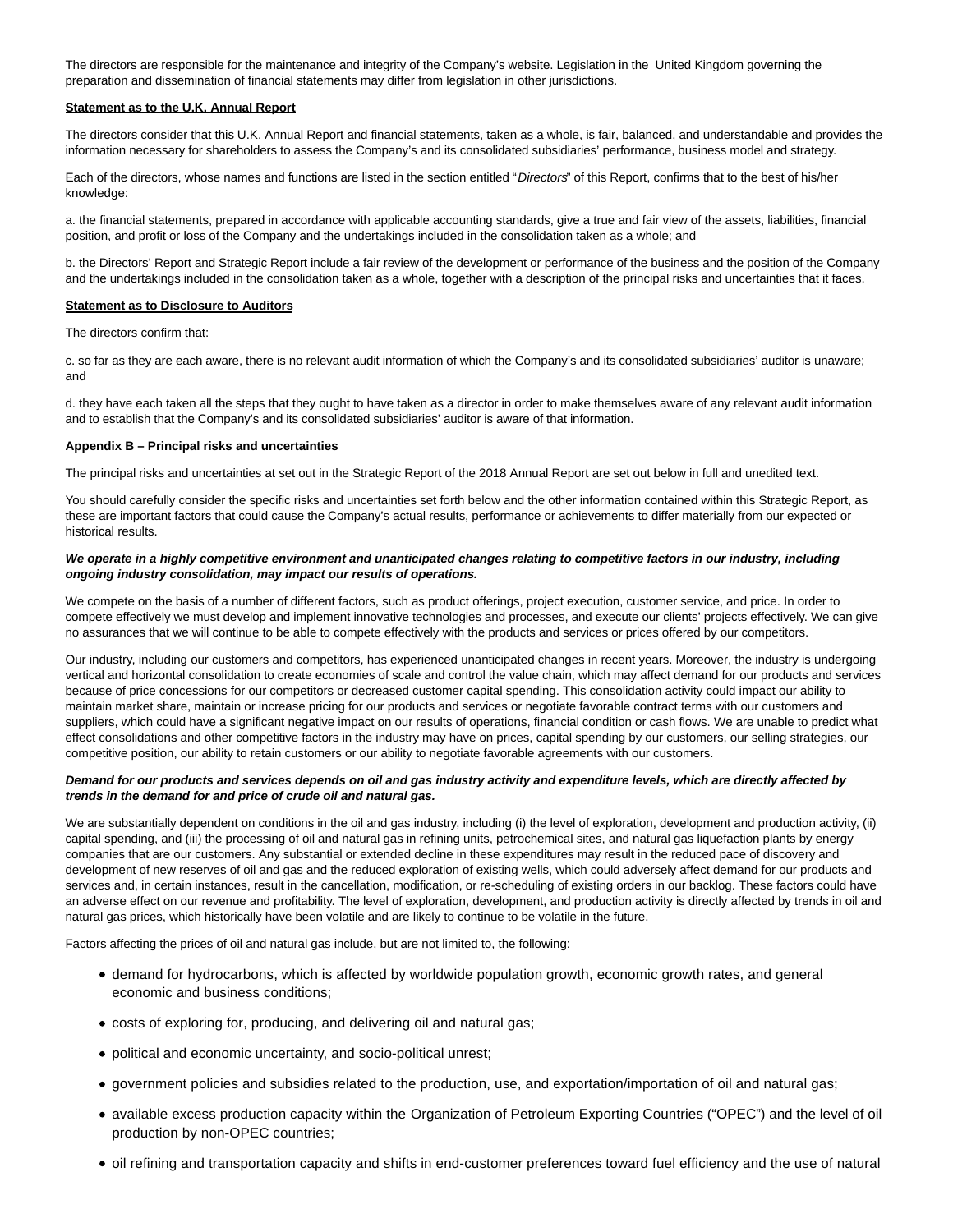gas;

- technological advances affecting energy consumption;
- development, exploitation, and relative price, and availability of alternative sources of energy and our customers' shift of capital to the development of these sources;
- volatility in, and access to, capital and credit markets, which may affect our customers' activity levels, and spending for our products and services; and
- natural disasters.

The oil and gas industry has historically experienced periodic downturns, which have been characterized by diminished demand for oilfield services and downward pressure on the prices we charge. While oil and natural gas prices have recently started to rebound from the downturn that began in 2014, the market remains quite volatile and the sustainability of the price recovery and business activity levels is dependent on variables beyond our control, such as geopolitical stability, OPEC's actions to regulate its production capacity, changes in demand patterns, and international sanctions and tariffs. Continued volatility or any future reduction in demand for oilfield services and could further adversely affect our financial condition, results of operations, or cash flows.

#### **Our success depends on our ability to develop, implement, and protect new technologies and services.**

Our success depends on the ongoing development and implementation of new product designs, including the processes used by us to produce and market our products, and on our ability to protect and maintain critical intellectual property assets related to these developments. If we are not able to obtain patent, trade secret or other protection of our intellectual property rights, if our patents are unenforceable or the claims allowed under our patents are not sufficient to protect our technology, or if we are not able to adequately protect our patents or trade secrets, we may not be able to continue to develop our services, products and related technologies. Additionally, our competitors may be able to independently develop technology that is similar to ours without infringing on our patents or gaining access to our trade secrets. If any of these events occurs, we may be unable to meet evolving industry requirements or do so at prices acceptable to our customers, which could adversely affect our financial condition, results of operations, and cash flows.

# **The industries in which we operate or have operated expose us to potential liabilities, including the installation or use of our products, which may not be covered by insurance or may be in excess of policy limits, or for which expected recoveries may not be realized.**

We are subject to potential liabilities arising from, among other possibilities, equipment malfunctions, equipment misuse, personal injuries, and natural disasters, any of which may result in hazardous situations, including uncontrollable flows of gas or well fluids, fires, and explosions. Although we have obtained insurance against many of these risks, our insurance may not be adequate to cover our liabilities. Further, the insurance may not generally be available in the future or, if available, premiums may not be commercially justifiable. If we incur substantial liability and the damages are not covered by insurance or are in excess of policy limits, or if we were to incur liability at a time when we are not able to obtain liability insurance, such potential liabilities could have a material adverse effect on our business, results of operations, financial condition or cash flows.

#### **We may lose money on fixed-price contracts.**

As customary for some of our projects, we often agree to provide products and services under fixed-price contracts. We are subject to material risks in connection with such fixed-price contracts. It is not possible to estimate with complete certainty the final cost or margin of a project at the time of bidding or during the early phases of its execution. Actual expenses incurred in executing these fixed-price contracts can vary substantially from those originally anticipated for several reasons including, but not limited to, the following:

- unforeseen additional costs related to the purchase of substantial equipment necessary for contract fulfillment or labor shortages in the markets for where the contracts are performed;
- mechanical failure of our production equipment and machinery;
- delays caused by local weather conditions and/or natural disasters (including earthquakes and floods); and
- a failure of suppliers, subcontractors, or joint venture partners to perform their contractual obligations.

The realization of any material risks and unforeseen circumstances could also lead to delays in the execution schedule of a project. We may be held liable to a customer should we fail to meet project milestones or deadlines or to comply with other contractual provisions. Additionally, delays in certain projects could lead to delays in subsequent projects for which production equipment and machinery currently being utilized on a project were intended.

Pursuant to the terms of fixed-price contracts, we are not always able to increase the price of the contract to reflect factors that were unforeseen at the time its bid was submitted, and this risk may be heightened for projects with longer terms. Depending on the size of a project, variations from estimated contract performance, or variations in multiple contracts, could have a significant impact on our financial condition, results of operations or cash flows.

#### **New capital asset construction projects for vessels and manufacturing facilities are subject to risks, including delays and cost overruns, which could have a material adverse effect on our financial condition, or results of operations.**

We regularly carry out capital asset construction projects to maintain, upgrade, and develop our asset base, and such projects are subject to risks of delay and cost overruns that are inherent to any large construction project, and are the result of numerous factors including, but not limited to, the following:

shortages of key equipment, materials or skilled labor;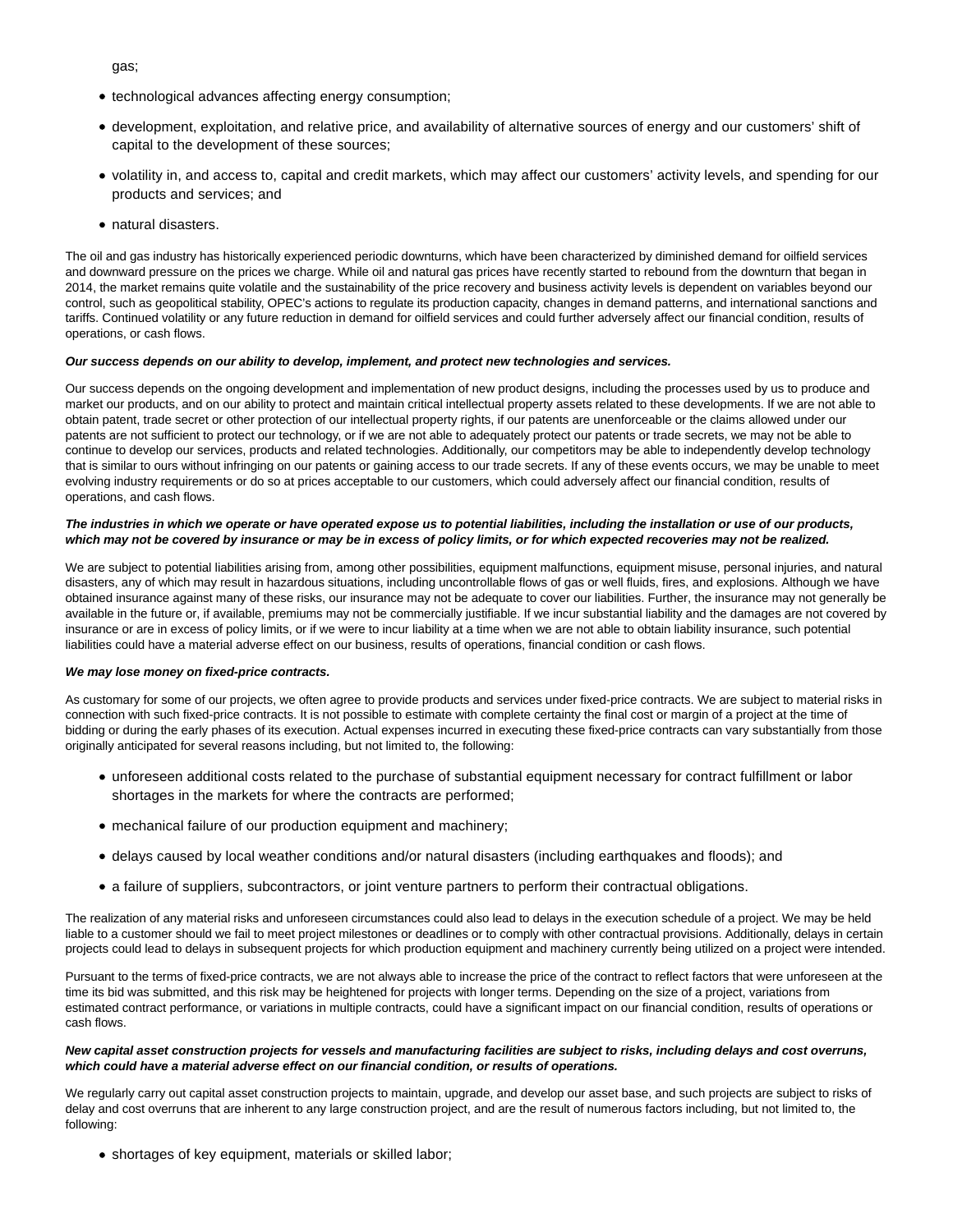- unscheduled delays in the delivery or ordered materials and equipment;
- design and engineering issues; and
- shipyard delays and performance issues.

Failure to complete construction in time, or the inability to complete construction in accordance with its design specifications, may result in loss of revenue. Additionally, capital expenditures for construction projects could materially exceed the initially planned investments or can result in delays in putting such assets into operation.

# **Our failure to timely deliver our backlog could affect future sales, profitability, and relationships with our customers.**

Many of the contracts we enter into with our customers require long manufacturing lead times due to complex technical and logistical requirements. These contracts may contain clauses related to liquidated damages or financial incentives regarding on-time delivery, and a failure by us to deliver in accordance with customer expectations could subject us to liquidated damages or loss of financial incentives, reduce our margins on these contracts, or result in damage to existing customer relationships. The ability to meet customer delivery schedules for this backlog is dependent upon a number of factors, including, but not limited to, access to the raw materials required for production, an adequately trained and capable workforce, subcontractor performance, project engineering expertise and execution, sufficient manufacturing plant capacity, and appropriate planning and scheduling of manufacturing resources. Failure to deliver backlog in accordance with expectations could negatively impact our financial performance.

# **We face risks relating to our reliance on subcontractors, suppliers, and our joint venture partners.**

We generally rely on subcontractors, suppliers, and our joint venture partners for the performance of our contracts. Although we are not dependent upon any single supplier, certain geographic areas of our business or a project or group of projects may depend heavily on certain suppliers for raw materials or semi-finished goods.

Any difficulty in engaging suitable subcontractors or acquiring equipment and materials could compromise our ability to generate a significant margin on a project or to complete such project within the allocated timeframe. If subcontractors, suppliers or joint venture partners refuse to adhere to their contractual obligations with us or are unable to do so due to a deterioration of their financial condition, we may be unable to find a suitable replacement at a comparable price, or at all. Moreover, the failure of one of our joint venture partners to perform their obligations in a timely and satisfactory manner could lead to additional obligations and costs being imposed on us as we may be obligated to assume our defaulting partner's obligations or compensate our customers.

Any delay, failure to meet contractual obligations, or other event beyond our control or not foreseeable by us, that is attributable to a subcontractor, supplier or joint venture partner, could lead to delays in the overall progress of the project and/or generate significant extra costs. Even if we are entitled to make a claim for these extra costs against the defaulting supplier, subcontractor or joint venture partner, we may be unable to recover the entirety of these costs and this could materially adversely affect our business, financial condition or results of operations.

#### **Our businesses are dependent on the continuing services of certain of our key managers and employees.**

We depend on key personnel. The loss of any key personnel could adversely impact our business if we are unable to implement key strategies or transactions in their absence. The loss of qualified employees or failure to retain and motivate additional highly-skilled employees required for the operation and expansion of our business could hinder our ability to successfully conduct research activities and develop marketable products and services.

#### **Pirates endanger our maritime employees and assets.**

We face material piracy risks in the Gulf of Guinea, the Somali Basin, and the Gulf of Aden, and, to a lesser extent, in Southeast Asia, Malacca, and the Singapore Straits. Piracy represents a risk for both our projects and our vessels, which operate and transport through sensitive maritime areas. Such risks have the potential to significantly harm our crews and to negatively impact the execution schedule for our projects. If our maritime employees or assets are endangered, additional time may be required to find an alternative solution, which may delay project realization and negatively impact our business, financial condition, or results of operations.

# **Seasonal and weather conditions could adversely affect demand for our services and operations.**

Our business may be materially affected by variation from normal weather patterns, such as cooler or warmer summers and winters. Adverse weather conditions, such as hurricanes in the Gulf of Mexico or extreme winter conditions in Canada, Russia, and the North Sea, may interrupt or curtail our operations, or our customers' operations, cause supply disruptions or loss of productivity, and may result in a loss of revenue or damage to our equipment and facilities, which may or may not be insured. Any of these events or outcomes could have a material adverse effect on our business, financial condition, cash flows, and results of operations.

# **Due to the types of contracts we enter into and the markets in which we operate, the cumulative loss of several major contracts, customers, or alliances may have an adverse effect on our results of operations.**

We often enter into large, long-term contracts that, collectively, represent a significant portion of our revenue. These agreements, if terminated or breached, may have a larger impact on our operating results or our financial condition than shorter-term contracts due to the value at risk. Moreover, the global market for the production, transportation, and transformation of hydrocarbons and by-products, as well as the other industrial markets in which we operate, is dominated by a small number of companies. As a result, our business relies on a limited number of customers. If we were to lose several key contracts, customers, or alliances over a relatively short period of time, we could experience a significant adverse impact on our financial condition, results of operations, or cash flows.

# **Our operations require us to comply with numerous regulations, violations of which could have a material adverse effect on our financial condition, results of operations, or cash flows.**

Our operations and manufacturing activities are governed by international, regional, transnational, and national laws and regulations in every place where we operate relating to matters such as environmental protection, health and safety, labor and employment, import/export controls, currency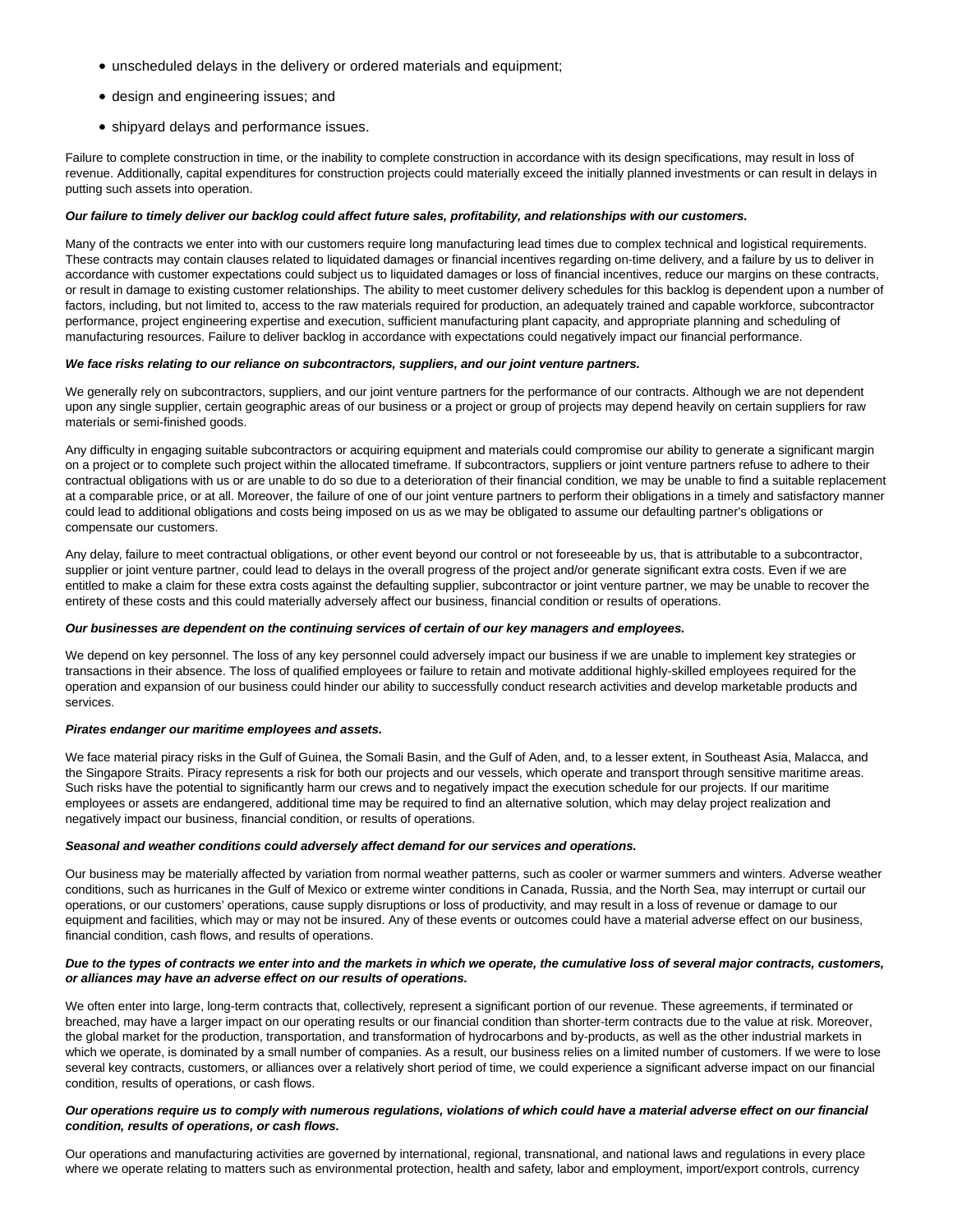exchange, bribery and corruption, and taxation. These laws and regulations are complex, frequently change, and have tended to become more stringent over time. In the event the scope of these laws and regulations expand in the future, the incremental cost of compliance could adversely impact our financial condition, results of operations, or cash flows.

Our international operations are subject to anti-corruption laws and regulations, such as the U.S. Foreign Corrupt Practices Act ("FCPA"), the U.K. Bribery Act of 2010 (the "Bribery Act"), the anti-corruption provisions of French law n° 2016-1691 dated December 9, 2016 relating to Transparency, Anti-corruption and Modernization of the Business Practice ("Sapin II Law"), the Brazilian Anti-Bribery Act (also known as the Brazilian Clean Company Act), and economic and trade sanctions, including those administered by the United Nations, the European Union, the Office of Foreign Assets Control of the U.S. Department of the Treasury ("U.S. Treasury"), and the U.S. Department of State. The FCPA prohibits providing anything of value to foreign officials for the purposes of obtaining or retaining business or securing any improper business advantage. We may deal with both governments and state-owned business enterprises, the employees of which are considered foreign officials for purposes of the FCPA. The provisions of the Bribery Act extend beyond bribery of foreign public officials and are more onerous than the FCPA in a number of other respects, including jurisdiction, non-exemption of facilitation payments, and penalties. Economic and trade sanctions restrict our transactions or dealings with certain sanctioned countries, territories, and designated persons.

As a result of doing business in foreign countries, including through partners and agents, we are exposed to a risk of violating anti-corruption laws and sanctions regulations. Some of the international locations in which we currently or may, in the future, operate, have developing legal systems and may have higher levels of corruption than more developed nations. Our continued expansion and worldwide operations, including in developing countries, our development of joint venture relationships worldwide, and the employment of local agents in the countries in which we operate increases the risk of violations of anti-corruption laws and economic and trade sanctions. Violations of anti-corruption laws and economic and trade sanctions are punishable by civil penalties, including fines, denial of export privileges, injunctions, asset seizures, debarment from government contracts (and termination of existing contracts), and revocations or restrictions of licenses, as well as criminal fines and imprisonment. In addition, any major violations could have a significant impact on our reputation and consequently on our ability to win future business.

We have implemented internal controls designed to minimize and detect potential violations of laws and regulations in a timely manner but we can provide no assurance that such policies and procedures will be followed at all times or will effectively detect and prevent violations of the applicable laws by one or more of our employees, consultants, agents, or partners. The occurrence of any such violation could subject us to penalties and material adverse consequences on our business, financial condition, or results of operations.

#### **Compliance with environmental laws and regulations may adversely affect our business and results of operations.**

Environmental laws and regulations in various countries affect the equipment, systems, and services we design, market, and sell, as well as the facilities where we manufacture our equipment and systems, and any other operations we undertake. We are required to invest financial and managerial resources to comply with environmental laws and regulations, and believe that we will continue to be required to do so in the future. Failure to comply with these laws and regulations may result in the assessment of administrative, civil, and criminal penalties, the imposition of remedial obligations, the issuance of orders enjoining our operations, or other claims. These laws and regulations, as well as the adoption of new legal requirements or other laws and regulations affecting exploration and development of drilling for crude oil and natural gas, are becoming increasingly strict and could adversely affect our business and operating results by increasing our costs, limiting the demand for our products and services, or restricting our operations.

#### **Existing or future laws and regulations relating to greenhouse gas emissions and climate change may adversely affect our business.**

Existing or future laws concerning the release of greenhouse gas emissions or that concern climate change (including laws and regulations that seek to mitigate the effects of climate change) may adversely impact demand for the equipment, systems and services we design, market and sell. For example, oil and natural gas exploration and production may decline as a result of such laws and regulations and as a consequence demand for our equipment, systems and services may also decline. In addition, such laws and regulations may also result in more onerous obligations with respect to our operations, including the facilities where we manufacture our equipment and systems. Such decline in demand for our equipment, systems and services and such onerous obligations in respect of our operations may adversely affect our financial condition, results of operations and cash flows.

# **Disruptions in the political, regulatory, economic, and social conditions of the countries in which we conduct business could adversely affect our business or results of operations.**

We operate in various countries across the world. Instability and unforeseen changes in any of the markets in which we conduct business, including economically and politically volatile areas could have an adverse effect on the demand for our services and products, our financial condition, or our results of operations. These factors include, but are not limited to, the following:

- nationalization and expropriation;
- potentially burdensome taxation;
- inflationary and recessionary markets, including capital and equity markets;
- civil unrest, labor issues, political instability, terrorist attacks, cyber-terrorism, military activity, and wars;
- supply disruptions in key oil producing countries;
- the ability of OPEC to set and maintain production levels and pricing;
- trade restrictions, trade protection measures, price controls, or trade disputes;
- sanctions, such as prohibitions or restrictions by the United States against countries that are the targets of economic sanctions, or are designated as state sponsors of terrorism;
- foreign ownership restrictions;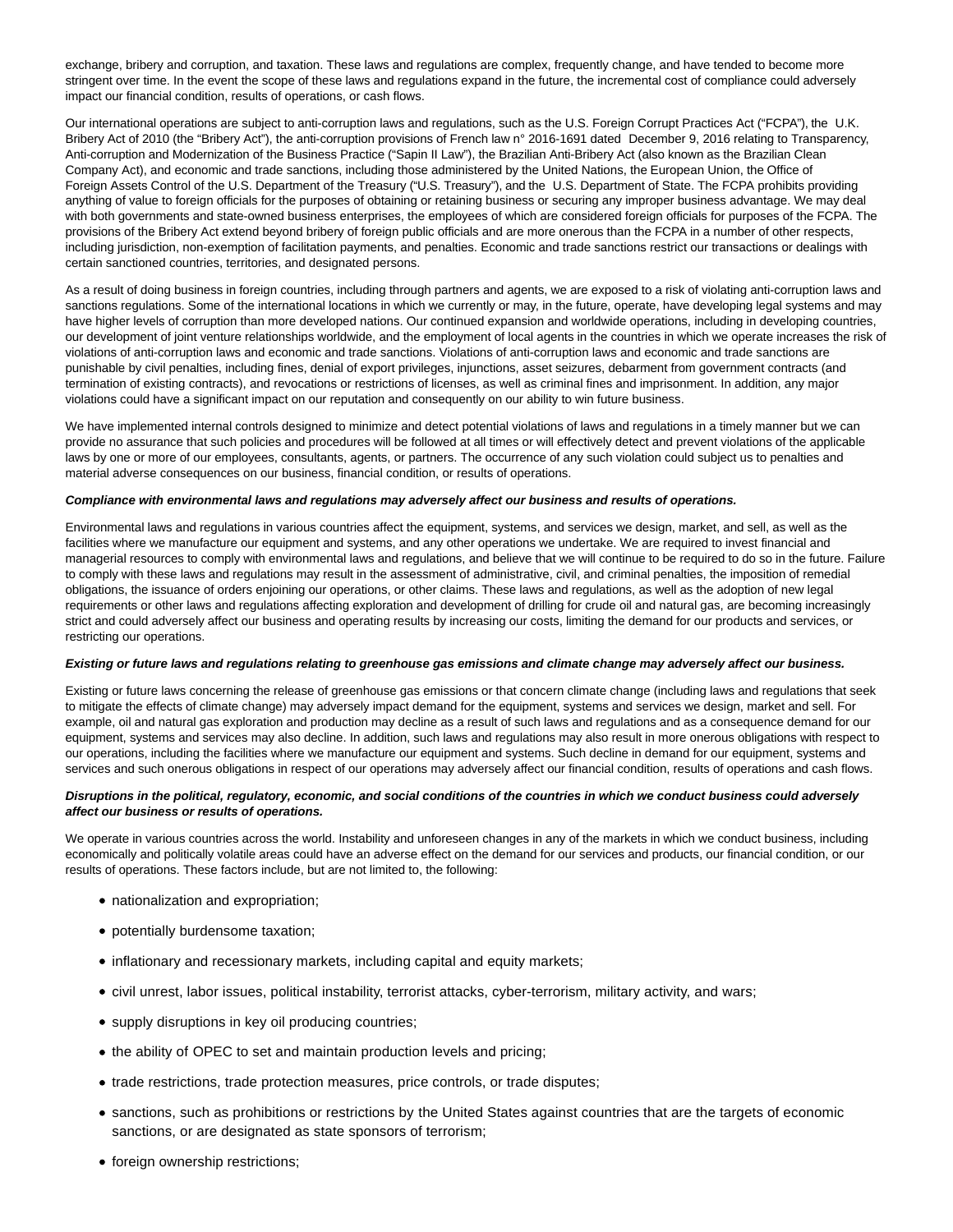- import or export licensing requirements;
- restrictions on operations, trade practices, trade partners, and investment decisions resulting from domestic and foreign laws, and regulations;
- regime changes;
- changes in, and the administration of, treaties, laws, and regulations;
- inability to repatriate income or capital;
- reductions in the availability of qualified personnel;
- foreign currency fluctuations or currency restrictions; and
- fluctuations in the interest rate component of forward foreign currency rates.

# **DTC and Euroclear Paris may cease to act as depository and clearing agencies for our shares.**

Our shares were issued into the facilities of The Depository Trust Company ("DTC") with respect to shares listed on the NYSE and Euroclear with respect to shares listed on Euronext Paris (DTC and Euroclear being referred to as the "Clearance Services"). The Clearance Services are widely used mechanisms that allow for rapid electronic transfers of securities between the participants in their respective systems, which include many large banks and brokerage firms. The Clearance Services have general discretion to cease to act as a depository and clearing agencies for our shares. If either of the Clearance Services determine at any time that our shares are not eligible for continued deposit and clearance within its facilities, then we believe that our shares would not be eligible for continued listing on the NYSE or Euronext Paris, as applicable, and trading in our shares would be disrupted. Any such disruption could have a material adverse effect on the trading price of our shares.

# **The United Kingdom's proposed withdrawal from the European Union may have a negative effect on global economic conditions, financial markets, and our business.**

We are based in the United Kingdom and have operational headquarters in Paris, France; Houston, Texas, United States; and in London, United Kingdom, with worldwide operations, including material business operations in Europe. In June 2016, a majority of voters in the United Kingdom elected to withdraw from the European Union in a national referendum ("Brexit"). The referendum was advisory, and the United Kingdom government served notice under Article 50 of the Treaty of the European Union in March 2017 to formally initiate a withdrawal process. The United Kingdom and the European Union have had a two-year period under Article 50 to negotiate the terms for the United Kingdom's withdrawal from the European Union. The withdrawal agreement and political declaration that were endorsed at a special meeting of the European Council on November 25, 2018 did not receive the approval of the United Kingdom Parliament in January 2019. Further discussions are ongoing, although the European Commission has stated that the European Union will not reopen the withdrawal agreement. Any extension of the negotiation period for withdrawal will require the consent of the remaining 27 member states of the European Union. Brexit has created significant uncertainty about the future relationship between the United Kingdom and the European Union and has given rise to calls for certain regions within the United Kingdom to preserve their place in the European Union by separating from the United Kingdom.

These developments, or the perception that any of them could occur, could have a material adverse effect on global economic conditions and the stability of the global financial markets and could significantly reduce global market liquidity and restrict the ability of key market participants to operate in certain financial markets. Asset valuations, currency exchange rates, and credit ratings may be especially subject to increased market volatility. Lack of clarity about applicable future laws, regulations, or treaties as the United Kingdom negotiates the terms of a withdrawal, as well as the operation of any such rules pursuant to any withdrawal terms, including financial laws and regulations, tax and free trade agreements, intellectual property rights, supply chain logistics, environmental, health and safety laws and regulations, immigration laws, employment laws, and other rules that would apply to us and our subsidiaries, could increase our costs, restrict our access to capital within the United Kingdom and the European Union, depress economic activity, and further decrease foreign direct investment in the United Kingdom. For example, withdrawal from the European Union could, depending on the negotiated terms of such withdrawal, eliminate the benefit of certain tax-related E.U. directives currently applicable to U.K. companies such as us, including the Parent-Subsidiary Directive and the Interest and Royalties Directive, which could, subject to any relief under an available tax treaty, raise our tax costs.

If the United Kingdom and the European Union are unable to negotiate mutually acceptable withdrawal terms or if other E.U. member states pursue withdrawal, barrier-free access between the United Kingdom and other E.U. member states or within the European Economic Area overall could be diminished or eliminated. Any of these factors could have a material adverse effect on our business, financial condition, and results of operations.

# **As an English public limited company, we must meet certain additional financial requirements before we may declare dividends or repurchase shares and certain capital structure decisions may require stockholder approval which may limit our flexibility to manage our capital structure.We may not be able to pay dividends or repurchase shares of our ordinary shares in accordance with our announced intent, or at all.**

Under English law, we will only be able to declare dividends, make distributions, or repurchase shares (other than out of the proceeds of a new issuance of shares for that purpose) out of "distributable profits." Distributable profits are a company's accumulated, realized profits, to the extent that they have not been previously utilized by distribution or capitalization, less its accumulated, realized losses, to the extent that they have not been previously written off in a reduction or reorganization of capital duly made. In addition, as a public limited company incorporated in England and Wales, we may only make a distribution if the amount of our net assets is not less than the aggregate of our called-up share capital and non-distributable reserves and to the extent that the distribution does not reduce the amount of those assets to less than that aggregate.

Following the Merger, we implemented a court-approved reduction of our capital, which was completed on June 29, 2017, in order to create distributable profits to support the payment of possible future dividends or future share repurchases. Our articles of association permit us by ordinary resolution of the stockholders to declare dividends, provided that the directors have made a recommendation as to its amount. The dividend shall not exceed the amount recommended by the Board of Directors. The directors may also decide to pay interim dividends if it appears to them that the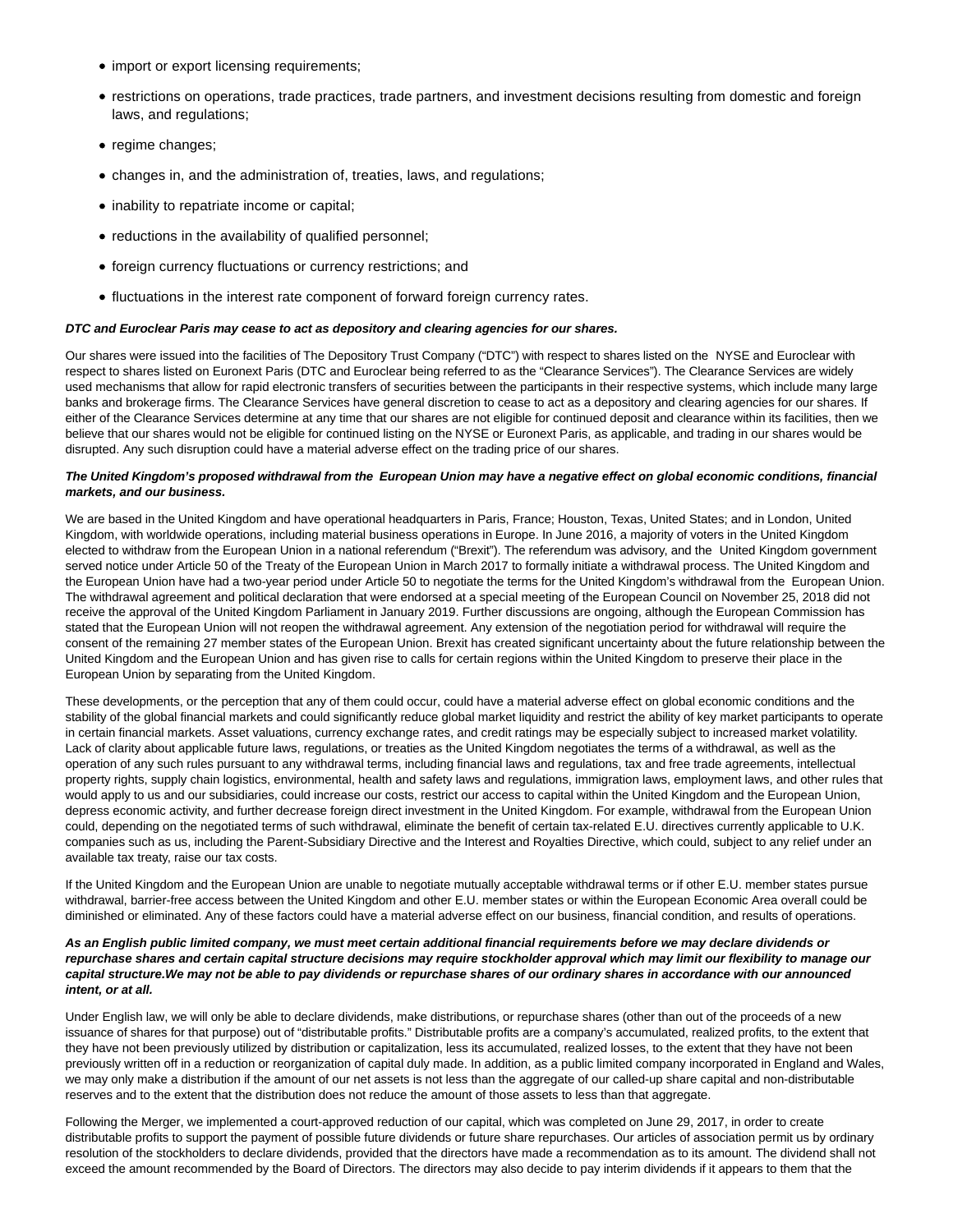profits available for distribution justify the payment. When recommending or declaring payment of a dividend, the directors are required under English law to comply with their duties, including considering our future financial requirements.

In addition, the Board of Directors' determinations regarding dividends and share repurchases will depend on a variety of other factors, including our net income, cash flow generated from operations or other sources, liquidity position, and potential alternative uses of cash, such as acquisitions, as well as economic conditions and expected future financial results. Our ability to declare and pay future dividends and make future share repurchases will depend on our future financial performance, which in turn depends on the successful implementation of our strategy and on financial, competitive, regulatory, technical, and other factors, general economic conditions, demand and selling prices for our products and services, and other factors specific to our industry or specific projects, many of which are beyond our control. Therefore, our ability to generate cash depends on the performance of our operations and could be limited by decreases in our profitability or increases in costs, regulatory changes, capital expenditures, or debt servicing requirements.

Any failure to pay dividends or repurchase shares of our ordinary shares could negatively impact our reputation, harm investor confidence in us, and cause the market price of our ordinary shares to decline.

# **Our existing and future debt may limit cash flow available to invest in the ongoing needs of our business and could prevent us from fulfilling our obligations under our outstanding debt.**

We have substantial existing debt. As of December 31, 2018, after giving effect to the Merger, our total debt is \$4.2 billion. We also have the capacity under our \$2.5 billion credit facility, in addition to our bilateral facilities to incur substantial additional debt. Our level of debt could have important consequences. For example, it could:

- make it more difficult for us to make payments on our debt;
- require us to dedicate a substantial portion of our cash flow from operations to the payment of debt service, reducing the availability of our cash flow to fund working capital, capital expenditures, acquisitions, distributions, and other general partnership purposes;
- increase our vulnerability to adverse economic or industry conditions;
- limit our ability to obtain additional financing to enable us to react to changes in our business; or
- place us at a competitive disadvantage compared to businesses in our industry that have less debt.

Additionally, any failure to meet required payments on our debt or to comply with any covenants in the instruments governing our debt, could result in an event of default under the terms of those instruments. In the event of such default, the holders of such debt could elect to declare all the amounts outstanding under such instruments to be due and payable.

The London Inter-bank Offered Rate ("LIBOR") and certain other interest "benchmarks" may be subject to regulatory guidance and/or reform that could cause interest rates under our current or future debt agreements to perform differently than in the past or cause other unanticipated consequences. The United Kingdom's Financial Conduct Authority, which regulates LIBOR, has announced that it intends to stop encouraging or requiring banks to submit LIBOR rates after 2021, and it is unclear if LIBOR will cease to exist or if new methods of calculating LIBOR will evolve. If LIBOR ceases to exist or if the methods of calculating LIBOR change from their current form, interest rates on our current or future debt obligations may be adversely affected.

# **A downgrade in our debt rating could restrict our ability to access the capital markets.**

The terms of our financing are, in part, dependent on the credit ratings assigned to our debt by independent credit rating agencies. We cannot provide assurance that any of our current credit ratings will remain in effect for any given period of time or that a rating will not be lowered or withdrawn entirely by a rating agency. Factors that may impact our credit ratings include debt levels, capital structure, planned asset purchases or sales, near- and long-term production growth opportunities, market position, liquidity, asset quality, cost structure, product mix, customer and geographic diversification, and commodity price levels. A downgrade in our credit ratings, particularly to non-investment grade levels, could limit our ability to access the debt capital markets or refinance our existing debt or cause us to refinance or issue debt with less favorable terms and conditions. Moreover, our revolving credit agreement includes an increase in interest rates if the ratings for our debt are downgraded, which could have an adverse effect on our results of operations. An increase in the level of our indebtedness and related interest costs may increase our vulnerability to adverse general economic and industry conditions and may affect our ability to obtain additional financing, as well as have a material adverse effect on our business, financial condition, and results of operations.

# **Uninsured claims and litigation against us, including intellectual property litigation, could adversely impact our financial condition, results of operations, or cash flows.**

We could be impacted by the outcome of pending litigation, as well as unexpected litigation or proceedings. We have insurance coverage against operating hazards, including product liability claims and personal injury claims related to our products or operating environments in which our employees operate, to the extent deemed prudent by our management and to the extent insurance is available. However, our insurance policies are subject to exclusions, limitations, and other conditions and may not apply in all cases, for example where willful wrongdoing on our part is alleged. Additionally, the nature and amount of that insurance may not be sufficient to fully indemnify us against liabilities arising out of pending and future claims and litigation. Additionally, in individual circumstances, certain proceedings or cases may also lead to our formal or informal exclusion from tenders or the revocation or loss of business licenses or permits. Our financial condition, results of operations, or cash flows could be adversely affected by unexpected claims not covered by insurance.

In addition, the tools, techniques, methodologies, programs, and components we use to provide our services may infringe upon the intellectual property rights of others. Infringement claims generally result in significant legal and other costs. The resolution of these claims could require us to enter into license agreements or develop alternative technologies. The development of these technologies or the payment of royalties under licenses from third parties, if available, would increase our costs. If a license were not available, or we are not able to develop alternative technologies, we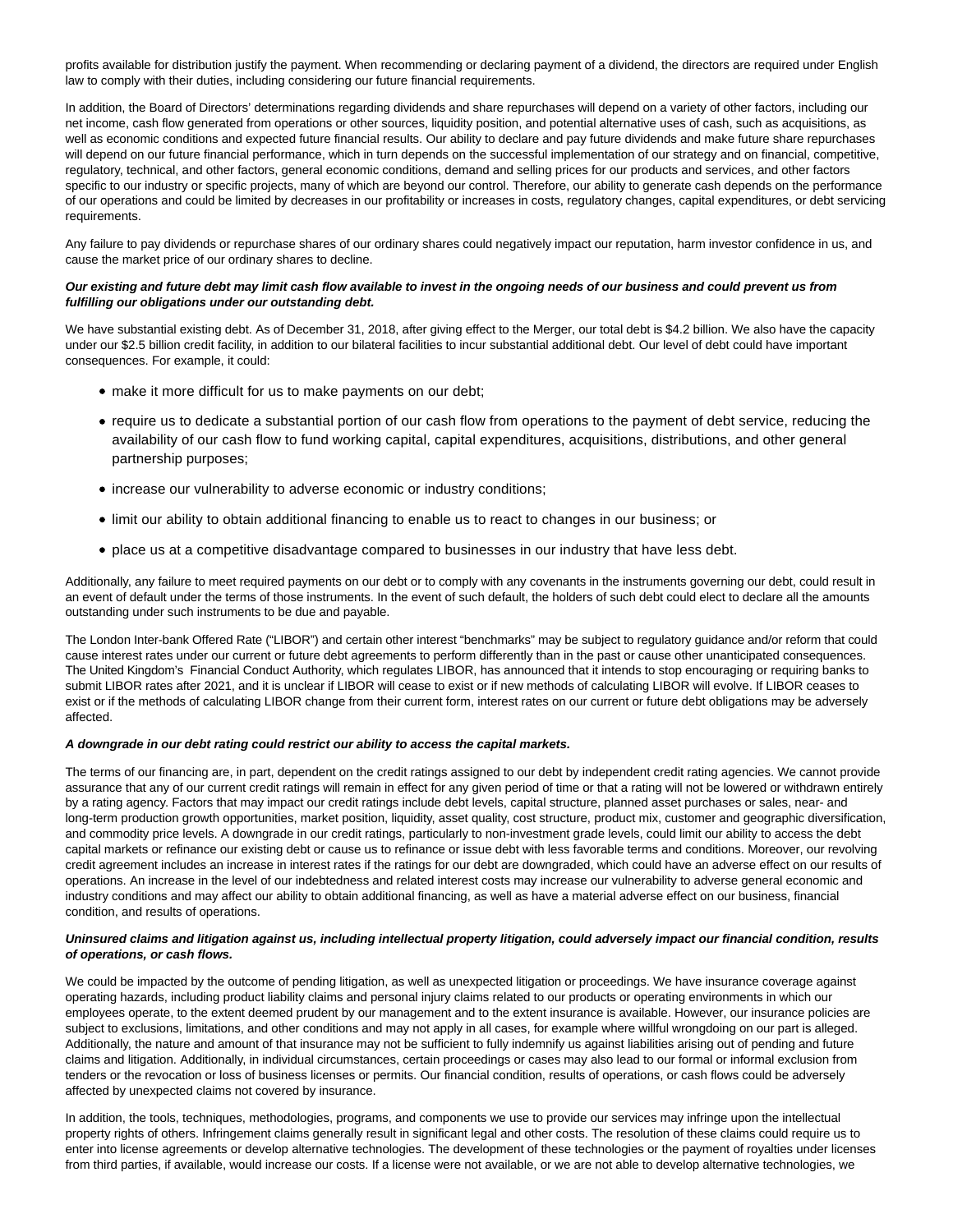might not be able to continue providing a particular service or product, which could adversely affect our financial condition, results of operations, or cash flows.

## **Currency exchange rate fluctuations could adversely affect our financial condition, results of operations, or cash flows.**

We conduct operations around the world in many different currencies. Because a significant portion of our revenue is denominated in currencies other than our reporting currency, the U.S. dollar, changes in exchange rates will produce fluctuations in our revenue, costs, and earnings, and may also affect the book value of our assets and liabilities and related equity. Although we do not hedge translation impacts on earnings, we do hedge transaction impacts on margins and earnings where the transaction is not in the functional currency of the business unit. Our efforts to minimize our currency exposure through such hedging transactions may not be successful depending on market and business conditions. Moreover, certain currencies in which the Company trades, specifically currencies in countries such as Angola and Nigeria, do not actively trade in the global foreign exchange markets and may subject us to increased foreign currency exposures. As a result, fluctuations in foreign currency exchange rates may adversely affect our financial condition, results of operations, or cash flows.

#### **We may incur significant Merger-related costs.**

We have incurred and expect to incur additional non-recurring direct and indirect costs associated with the Merger. In addition to the costs and expenses associated with the consummation of the Merger, we are also integrating processes, policies, procedures, operations, technologies, and systems. While we have assumed that a certain level of expenses would be incurred relating to the Merger and continue to assess the magnitude of these costs, there are many factors beyond our control that could affect the total amount or the timing of the integration and implementation expenses. These costs and expenses could reduce the realization of efficiencies and strategic benefits we expect to achieve from the Merger, and the expected net benefit of the Merger may not be achieved in the near term or at all.

# **Our acquisition and divestiture activities involve substantial risks.**

We have made and expect to continue to pursue acquisitions, dispositions, or other investments that may strategically fit our business and/or growth objectives. We cannot provide assurances that we will be able to locate suitable acquisitions, dispositions, or investments, or that we will be able to consummate any such transactions on terms and conditions acceptable to us. Even if we do successfully execute such transactions, they may not result in anticipated benefits, which could have a material adverse effect on our financial results. If we are unable to successfully integrate and develop acquired businesses, we could fail to achieve anticipated synergies and cost savings, including any expected increases in revenues and operating results. We may not be able to successfully cause a buyer of a divested business to assume the liabilities of that business or, even if such liabilities are assumed, we may have difficulties enforcing our rights, contractual or otherwise, against the buyer. We may invest in companies or businesses that fail, causing a loss of all or part of our investment. In addition, if we determine that an other-than-temporary decline in the fair value exists for a company in which we have invested, we may have to write down that investment to its fair value and recognize the related write-down as an investment loss.

#### **A failure of our IT infrastructure, including as a result of cyber attacks, could adversely impact our business and results of operations.**

The efficient operation of our business is dependent on our IT systems. Accordingly, we rely upon the capacity, reliability, and security of our IT hardware and software infrastructure and our ability to expand and update this infrastructure in response to changing needs. We have been subject to cyber attacks in the past, including phishing, malware, and ransomware, and although no such attack has had a material adverse effect on our business, this may not be the case with future attacks. Our systems may be vulnerable to damages from such attacks, as well as from natural disasters, failures in hardware or software, power fluctuations, unauthorized access to data and systems, loss or destruction of data (including confidential customer information), human error, and other similar disruptions, and we cannot give assurance that any security measures we have implemented or may in the future implement will be sufficient to identify and prevent or mitigate such disruptions.

We rely on third parties to support the operation of our IT hardware, software infrastructure, and cloud services, and in certain instances, utilize web-based and software-as-a-service applications. The security and privacy measures implemented by such third parties, as well as the measures implemented by any entities we acquire or with whom we do business, may not be sufficient to identify or prevent cyber attacks, and any such attacks may have a material adverse effect on our business. While our IT vendor agreements typically contain provisions that seek to eliminate or limit our exposure to liability for damages from a cyber-attack, we cannot ensure such provisions will withstand legal challenges or cover all or any such damages.

Threats to our IT systems arise from numerous sources, not all of which are within our control, including fraud or malice on the part of third parties, accidental technological failure, electrical or telecommunication outages, failures of computer servers or other damage to our property or assets, outbreaks of hostilities, or terrorist acts. The failure of our IT systems or those of our vendors to perform as anticipated for any reason or any significant breach of security could disrupt our business and result in numerous adverse consequences, including reduced effectiveness and efficiency of operations, inappropriate disclosure of confidential and proprietary information, reputational harm, increased overhead costs, and loss of important information, which could have a material adverse effect on our business and results of operations. In addition, we may be required to incur significant costs to protect against damage caused by these disruptions or security breaches in the future. Our insurance coverage may not cover all of the costs and liabilities we incur as the result of any disruptions or security breaches, and if our business continuity and/or disaster recovery plans do not effectively and timely resolve issues resulting from a cyber-attack, we may suffer material adverse effects on our business.

# **We are subject to governmental regulation and other legal obligations related to privacy, data protection, and data security. Our actual or perceived failure to comply with such obligations could harm our business.**

We are subject to international data protection laws, such as the General Data Protection Regulation, or GDPR, in the European Economic Area. The GDPR imposes several stringent requirements for controllers and processors of personal data which have increased our obligations, including, for example, by requiring more robust disclosures to individuals, notifications, in some cases, of data breaches to regulators and data subjects, and a record of processing and other policies and procedures to be maintained to adhere to the accountability principle. In addition, we are subject to the GDPR's rules on transferring personal data outside of the EEA (including to the United States), and some of these rules are currently being challenged in the courts. Failure to comply with the requirements of GDPR and the local laws implementing or supplementing the GDPR could result in fines of up to €20,000,000 or up to 4% of the total worldwide annual turnover of the preceding financial year, whichever is higher, as well as other administrative penalties. We are likely to be required to expend significant capital and other resources to ensure ongoing compliance with the GDPR and other applicable data protection legislation, and we may be required to put in place additional control mechanisms which could be onerous and adversely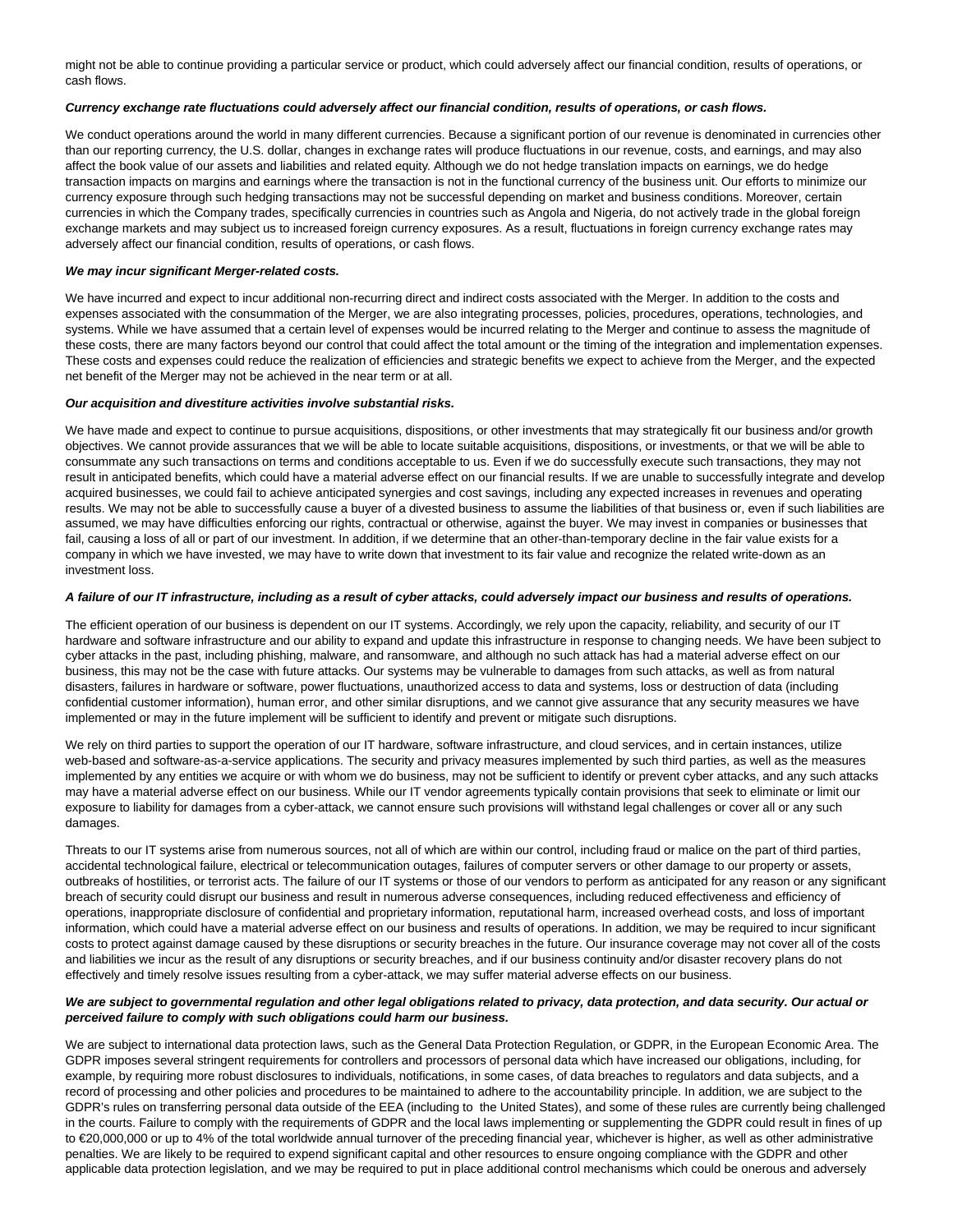affect our business, financial condition, results of operations, and prospects.

# **We may not realize the cost savings, synergies, and other benefits expected from the Merger.**

The combination of two independent companies is a complex, costly, and time-consuming process. As a result, we will be required to continue to devote management attention and resources to integrating the business practices and operations of Technip and FMC Technologies. The integration process may disrupt our businesses and, if ineffectively implemented, could preclude realization of the full benefits expected from the Merger. Our failure to meet the challenges involved in successfully integrating the operations of Technip and FMC Technologies or otherwise realize the anticipated benefits of the Merger could interrupt, and seriously harm the results of, our operations. In addition, the overall integration of Technip and FMC Technologies may result in unanticipated expenses, liabilities, competitive responses, loss of client relationships, diversion of management's attention, or other problems, and such problems could, if material, cause our stock price to decline. The difficulties of combining the operations of Technip and FMC Technologies include, but are not limited to, the following:

- managing a significantly larger company;
- coordinating geographically separate organizations;
- the potential diversion of management focus and resources from other strategic opportunities and from operational matters;
- aligning and executing our strategy;
- retaining existing customers and attracting new customers;
- maintaining employee morale and retaining key management and other employees;
- integrating two unique business cultures,
- the possibility of faulty assumptions underlying expectations regarding the integration process;
- consolidating corporate and administrative infrastructures and eliminating duplicative operations;
- coordinating distribution and marketing efforts;
- integrating IT, communications, and other systems;
- changes in applicable laws and regulations;
- managing tax costs or inefficiencies associated with integrating our operations;
- unforeseen expenses or delays associated with the Merger; and
- taking actions that may be required in connection with obtaining regulatory approvals.

Many of these factors are at least partially outside our control and any one of them could result in increased costs, decreased revenue, and diversion of management's time and energy, which could materially impact our business, financial condition, and results of operations. In addition, even if the operations of Technip and FMC Technologies are successfully integrated, we may not realize the full benefits of the Merger, including the synergies, cost savings, sales, or growth opportunities that we expect. These benefits may not be achieved within the anticipated time frame, or at all. As a result, the combination of Technip and FMC Technologies may not result in the realization of the full benefits expected from the Merger.

# **The IRS may not agree that we should be treated as a foreign corporation for U.S. federal tax purposes and may seek to impose an excise tax on gains recognized by certain individuals.**

Although we are incorporated in the United Kingdom, the U.S. Internal Revenue Service (the "IRS") may assert that we should be treated as a U.S. "domestic" corporation (and, therefore, a U.S. tax resident) for U.S. federal income tax purposes pursuant to Section 7874 of the U.S. Internal Revenue Code of 1986, as amended (the "Code"). For U.S. federal income tax purposes, a corporation (i) is generally considered a "domestic" corporation (or U.S. tax resident) if it is organized in the United States or of any state or political subdivision therein, and (ii) is generally considered a "foreign" corporation (or non-U.S. tax resident) if it is not considered a domestic corporation. Because we are a U.K. incorporated entity, we would be considered a foreign corporation (and, therefore, a non-U.S. tax resident) under these rules. Section 7874 of the Code ("Section 7874") provides an exception under which a foreign incorporated entity may, in certain circumstances, be treated as a domestic corporation for U.S. federal income tax purposes.

We do not believe this exception applies. However, the Section 7874 rules are complex and subject to detailed regulations, the application of which is uncertain in various respects. It is possible that the IRS will not agree with our position. Should the IRS successfully challenge our position, it is also possible that an excise tax under Section 4985 of the Code (the "Section 4985 Excise Tax") may be assessed against certain "disqualified individuals" (including former officers and directors of FMC Technologies, Inc.) on certain stock-based compensation held thereby. We may, if we determine that it is appropriate, provide disqualified individuals with a payment with respect to the Section 4985 Excise Tax, so that, on a net after-tax basis, they would be in the same position as if no such Section 4985 Excise Tax had been applied.

In addition, there can be no assurance that there will not be a change in law or interpretation, including with retroactive effect, that might cause us to be treated as a domestic corporation for U.S. federal income tax purposes.

#### **U.S. tax laws and/or guidance could affect our ability to engage in certain acquisition strategies and certain internal restructurings.**

Even if we are treated as a foreign corporation for U.S. federal income tax purposes, Section 7874, U.S. Treasury regulations, and other guidance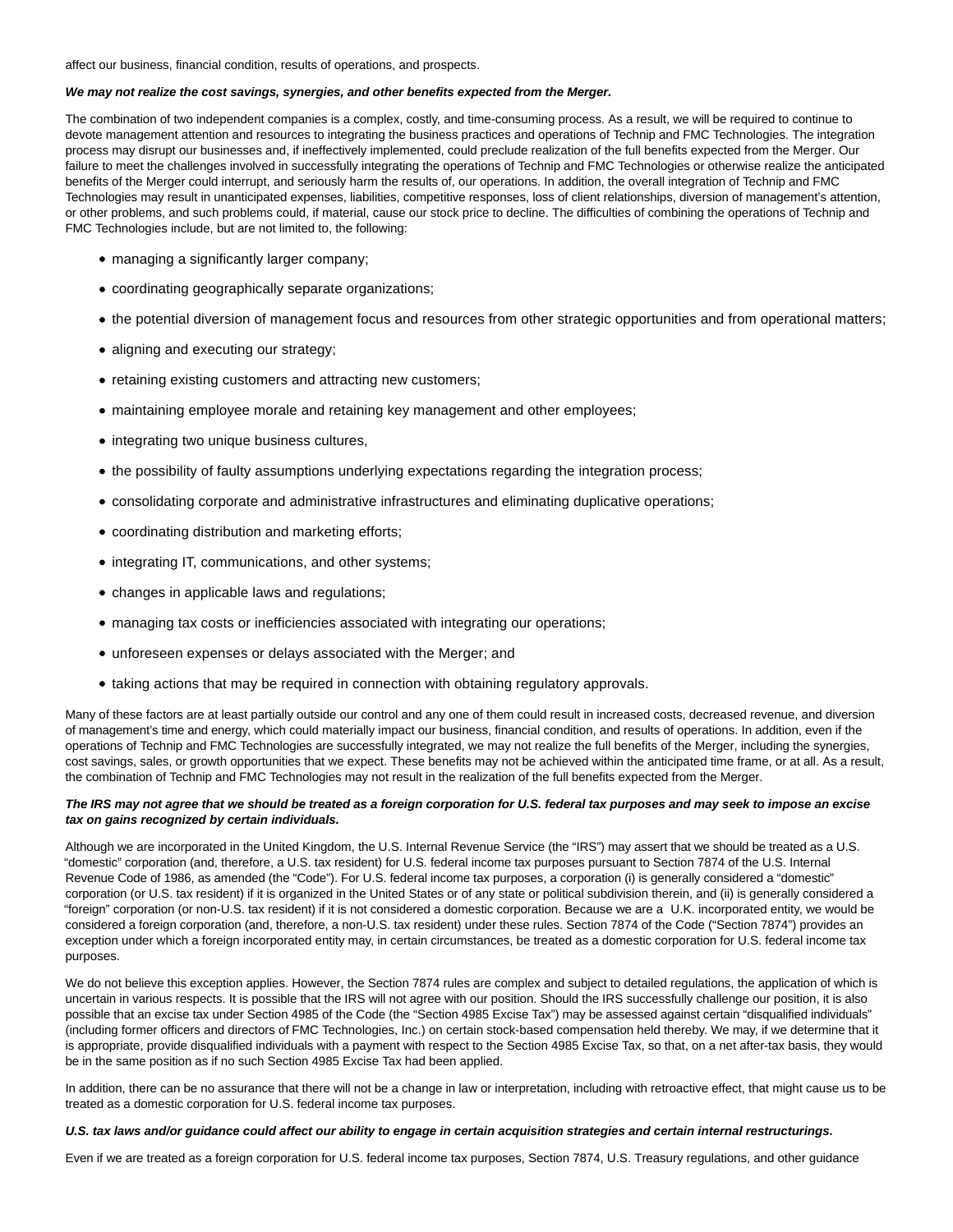promulgated thereunder may adversely affect our ability to engage in certain future acquisitions of U.S. businesses or to restructure the non-U.S. members of our group. These limitations, if applicable, may affect the tax efficiencies that otherwise might be achieved in such potential future transactions or restructurings.

In addition, the IRS and the U.S. Treasury have issued final and temporary regulations providing that, even if we are treated as a foreign corporation for U.S. federal income tax purposes, certain intercompany debt instruments issued on or after April 4, 2016 will be treated as equity for U.S. federal income tax purposes, therefore limiting U.S. tax benefits and resulting in possible U.S. withholding taxes. Although recent guidance from the U.S. Treasury proposes deferring certain documentation requirements that would otherwise be imposed with respect to covered debt instruments, and further indicates that these rules generally are the subject of continuing study and may be further materially modified, the current regulations may adversely affect our future effective tax rate and could also impact our ability to engage in future restructurings if such transactions cause an existing intercompany debt instrument to be treated as reissued for U.S. federal income tax purposes.

# **We are subject to the tax laws of numerous jurisdictions; challenges to the interpretation of, or future changes to, such laws could adversely affect us.**

We and our subsidiaries are subject to tax laws and regulations in the United Kingdom, the United States, France, and numerous other jurisdictions in which we and our subsidiaries operate. These laws and regulations are inherently complex, and we are, and will continue to be, obligated to make judgments and interpretations about the application of these laws and regulations to our operations and businesses. The interpretation and application of these laws and regulations could be challenged by the relevant governmental authorities, which could result in administrative or judicial procedures, actions, or sanctions, which could be material.

In addition, the U.S. Congress, the U.K. Government, the European Union, the Organization for Economic Co-operation and Development (the "OECD"), and other government agencies in jurisdictions where we and our affiliates do business have had an extended focus on issues related to the taxation of multinational corporations. New tax initiatives, directives, and rules, such as the U.S. Tax Cuts and Jobs Act, the OECD's Base Erosion and Profit Shifting initiative, and the European Union's Anti-Tax Avoidance Directives, may increase our tax burden and require additional compliancerelated expenditures. As a result, our financial condition, results of operations, or cash flows may be adversely affected. Further changes, including with retroactive effect, in the tax laws of the United States, the United Kingdom, the European Union, or other countries in which we and our affiliates do business could also adversely affect us.

# **We may not qualify for benefits under tax treaties entered into between the United Kingdom and other countries.**

We operate in a manner such that we believe we are eligible for benefits under tax treaties between the United Kingdom and other countries. However, our ability to qualify for such benefits will depend on whether we are treated as a U.K. tax resident, the requirements contained in each treaty and applicable domestic laws, on the facts and circumstances surrounding our operations and management, and on the relevant interpretation of the tax authorities and courts. For example, because of the anticipated withdrawal of the United Kingdom from the European Union ("Brexit"), we may lose some or all of the benefits of tax treaties between the United States and the remaining members of the European Union, and face higher tax liabilities, which may be significant. Another example is the Multilateral Convention to Implement Tax Treaty Related Measures to Prevent Base Erosion and Profit Shifting (the "MLI"), which entered into force for participating jurisdictions on July 1, 2018. The MLI recommends that countries adopt a "limitation-on-benefit" rule and/or a "principle purposes test" rule with regards to their tax treaties. The scope and interpretation of these rules as adopted pursuant to the MLI are presently under development, but the application of either rule might deny us tax treaty benefits that were previously available.

The failure by us or our subsidiaries to qualify for benefits under tax treaties entered into between the United Kingdom and other countries could result in adverse tax consequences to us (including an increased tax burden and increased filing obligations) and could result in certain tax consequences of owning and disposing of our shares.

## **We intend to be treated exclusively as a resident of the United Kingdom for tax purposes, but French or other tax authorities may seek to treat us as a tax resident of another jurisdiction.**

We are incorporated in the United Kingdom. English law currently provides that we will be regarded as a U.K. resident for tax purposes from incorporation and shall remain so unless (i) we are concurrently a resident in another jurisdiction (applying the tax residence rules of that jurisdiction) that has a double tax treaty with the United Kingdom and (ii) there is a tiebreaker provision in that tax treaty which allocates exclusive residence to that other jurisdiction.

In this regard, we have a permanent establishment in France to satisfy certain French tax requirements imposed by the French Tax Code with respect to the Merger. Although it is intended that we will be treated as having our exclusive place of tax residence in the United Kingdom, the French tax authorities may claim that we are a tax resident of France if we were to fail to maintain our "place of effective management" in the United Kingdom. Any such claim would be settled between the French and U.K. tax authorities pursuant to the mutual assistance procedure provided for by the tax treaty concluded between France and the United Kingdom. There is no assurance that these authorities would reach an agreement that we will remain exclusively a U.K. tax resident; a determination which could materially and adversely affect our business, financial condition, results of operations, and future prospects. A failure to maintain exclusive tax residency in the United Kingdom could result in adverse tax consequences to us and our subsidiaries and could result in certain adverse changes in the tax consequences of owning and disposing of our shares.

**The Company has identified material weaknesses relating to internal control over financial reporting. If our remedial measures are insufficient to address the material weaknesses, or if one or more additional material weaknesses or significant deficiencies in our internal control over financial reporting are discovered or occur in the future, our consolidated financial statements may contain material misstatements and we could be required to further restate our financial results, which could have a material adverse effect on our financial condition, results of operations, and cash flows.**

Management identified material weaknesses in the Company's internal control over financial reporting as of December 31, 2017 and December 31, 2018 as described in the Corporate Governance Report of this U.K. Annual Report.

A material weakness is a deficiency, or combination of deficiencies, in internal control over financial reporting, such that there is a reasonable possibility that a material misstatement of the company's annual or interim financial statements will not be prevented or detected on a timely basis.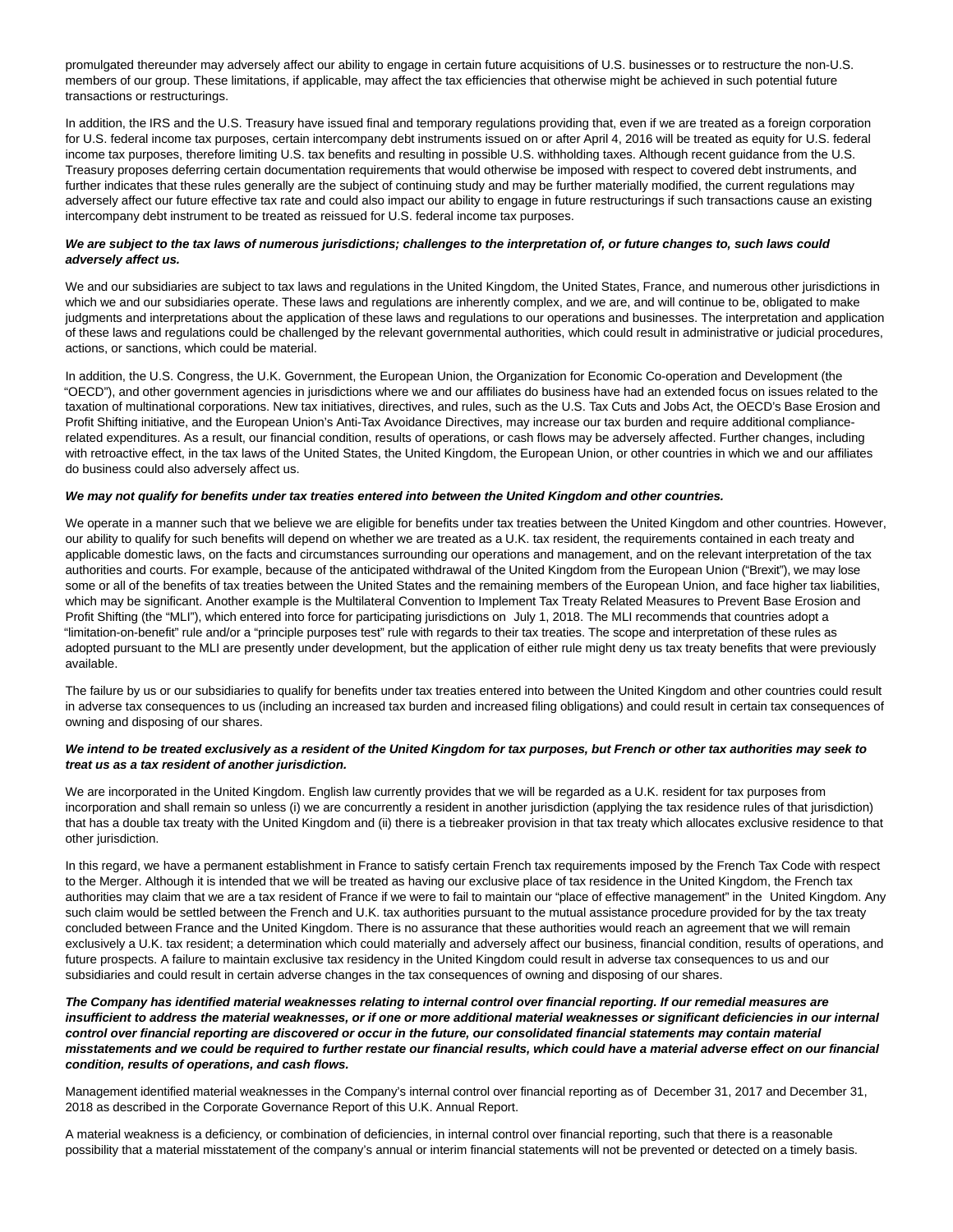As a result of the material weaknesses, management has concluded that our internal control over financial reporting was not effective as of December 31, 2018. In addition, as a result of these material weaknesses, our chief executive officer and chief financial officer have concluded that, as of December 31, 2018, our disclosure controls and procedures were not effective. Until these material weaknesses are remediated, they could lead to errors in our financial results and could have a material adverse effect on our financial condition, results of operations, and cash flows.

If our remedial measures are insufficient to address the material weaknesses, or if one or more additional material weaknesses or significant deficiencies in our disclosure controls and procedures or internal control over financial reporting are discovered or occur in the future, our consolidated financial statements may contain material misstatements and we could be required to restate our financial results, which could have a material adverse effect on our financial condition, results of operations, and cash flows, restrict our ability to access the capital markets, require significant resources to correct the weaknesses or deficiencies, subject us to fines, penalties or judgments, harm our reputation or otherwise cause a decline in investor confidence and in the market price of our stock.

Additional material weaknesses or significant deficiencies in our internal control over financial reporting could be identified in the future. Any failure to maintain or implement required new or improved controls, or any difficulties we encounter in their implementation, could result in additional significant deficiencies or material weaknesses, cause us to fail to meet our periodic reporting obligations or result in material misstatements in our financial statements. Any such failure could also adversely affect the results of periodic management evaluations and annual auditor attestation reports regarding the effectiveness of our internal control over financial reporting required under Section 404 of the U.S. Sarbanes-Oxley Act of 2002 and the rules promulgated under Section 404. The existence of a material weakness could result in errors in our financial statements that could result in a restatement of financial statements, cause us to fail to meet our reporting obligations and cause investors to lose confidence in our reported financial information, leading to, among other things, a decline in our stock price.

We can give no assurances that the measures we have taken to date, or any future measures we may take, will fully remediate the material weaknesses identified or that any additional material weaknesses will not arise in the future due to our failure to implement and maintain adequate internal control over financial reporting. In addition, even if we are successful in strengthening our controls and procedures, those controls and procedures may not be adequate to prevent or identify irregularities or ensure the fair and accurate presentation of our financial statements included in our periodic reports filed with the U.S. Securities and Exchange Commission.

# **Appendix C – Related party transactions**

Receivables, payables, revenues and expenses which are included in our consolidated financial statements for all transactions with related parties, defined as entities related to our directors and main shareholders as well as the partners of our consolidated joint ventures, were as follows.

Trade receivables consisted of receivables due from following related parties:

|                                  | December 31, |        |
|----------------------------------|--------------|--------|
| (In millions)                    | 2018         | 2017   |
| TP JGC Coral France SNC          | \$31.6       | \$42.5 |
| <b>Technip Odebrecht PLSV CV</b> | 10.9         | 13.8   |
| Anadarko Petroleum Company       | 4.9          | 22.3   |
| Others                           | 14.3         | 19.8   |
| <b>Total trade receivables</b>   | \$61.7       | \$98.4 |

TP JGC Coral France SNC and Technip Odebrecht PLSV CV are equity method affiliates. A member of our Board of Directors serves on the Board of Directors of Anadarko Petroleum Company.

Trade payables consisted of payables due to following related parties:

|                               | December 31,<br>2017<br>2018 |         |  |             |
|-------------------------------|------------------------------|---------|--|-------------|
| (In millions)                 |                              |         |  |             |
| Dofcon Navegacao              | S                            |         |  | 2.5 \$ 12.3 |
| Chiyoda                       |                              | 70.0    |  | 48.3        |
| <b>JGC Corporation</b>        |                              | 69.5    |  | 52.4        |
| <b>IFP Energies nouvelles</b> |                              | 2.4     |  |             |
| Anadarko Petroleum Company    |                              | 0.7     |  |             |
| Magma Global Limited          |                              | 0.6     |  |             |
| Others                        |                              | 2.9     |  | 8.8         |
| Total trade payables          |                              | \$148.6 |  | \$121.8     |

Dofcon Navegacao and Magma Global Limited are equity affiliates. JGC Corporation and Chiyoda are joint venture partners on our Yamal project. A member of our Board of Directors is an executive officer of IFP Energies nouvelles.

Additionally, we have note receivable balance of \$130.0 million and \$140.9 million as of December 31, 2018 and 2017, respectively. The note receivables balance includes \$119.9 million and \$114.9 million with Dofcon Brasil AS at December 31, 2018 and 2017, respectively. Dofcon Brasil AS is accounted for as an equity method affiliate. These are included in other noncurrent assets on our consolidated balance sheets.

Revenue consisted of amount from following related parties:

| (In millions)                              | 2018 2017 |  |
|--------------------------------------------|-----------|--|
| Anadarko Petroleum Company \$124.8 \$111.3 |           |  |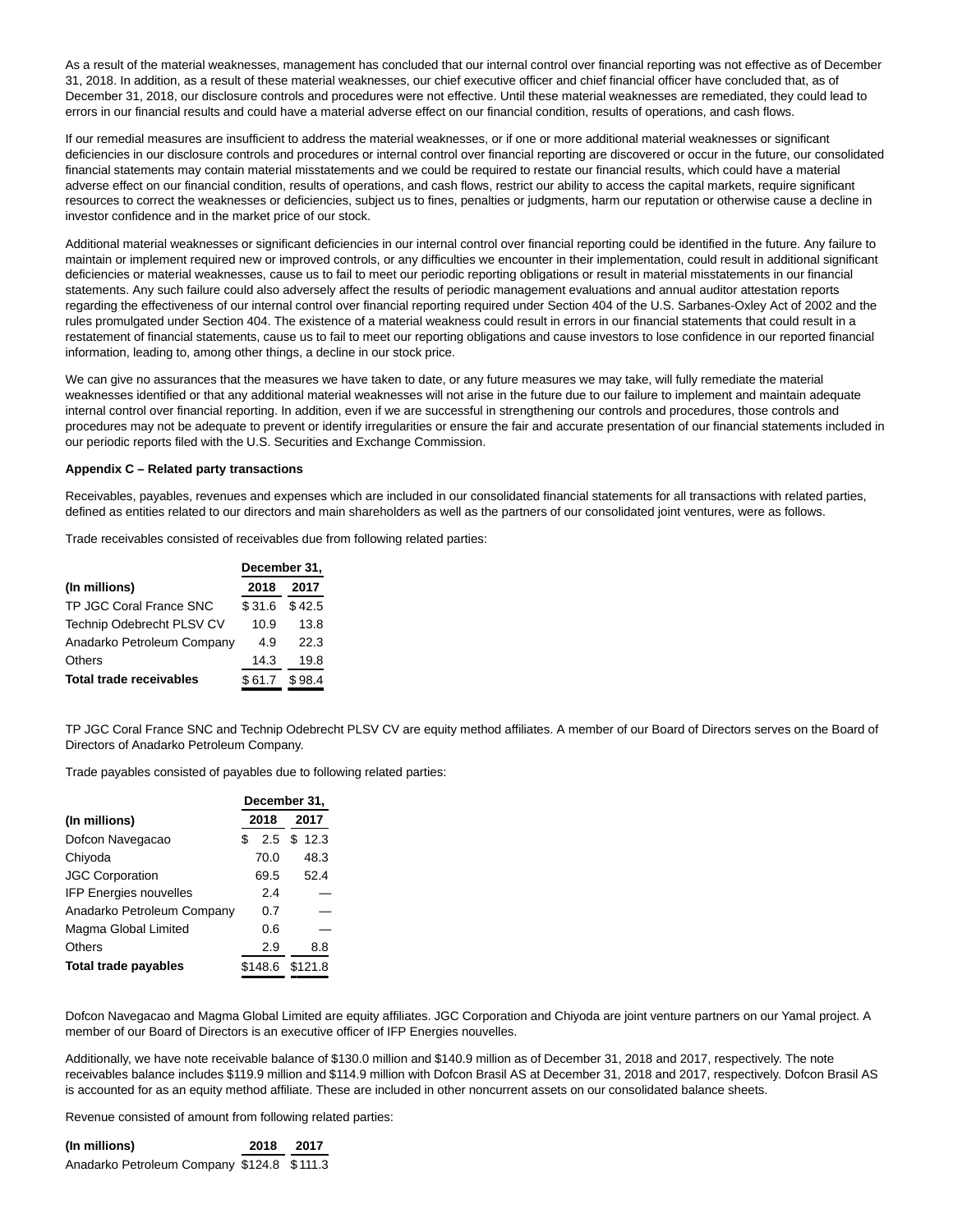| <b>Total revenue</b>    | \$293.3 \$238.1      |  |
|-------------------------|----------------------|--|
| <b>Others</b>           | \$50.3\$56.9         |  |
| TP JGC Coral France SNC | $$118.2 \quad $69.9$ |  |

Expenses consisted of amount to following related parties:

| (In millions)               | 2018            | 2017       |
|-----------------------------|-----------------|------------|
| Chiyoda                     | \$53.0          | \$<br>44.1 |
| <b>JGC Corporation</b>      | 81.2            | 46.8       |
| <b>IFP Energy nouvelles</b> | 4.4             |            |
| Creowave OY                 | 1.9             | 4.7        |
| Arkema S.A.                 | 2.6             |            |
| Magma Global Limited        | 3.0             |            |
| Others                      | 8.6             | 45.8       |
| <b>Total expenses</b>       | \$154.7 \$141.4 |            |

# **LOAN RECEIVABLES – RELATED PARTIES**

|                                                          | December 31. |      |
|----------------------------------------------------------|--------------|------|
| (In millions)                                            | 2018         | 2017 |
| Loan receivables – related parties $$1,585.9$ $$2,425.0$ |              |      |

In 2018, TechnipFMC Holdings Ltd repaid its loan for \$700.0 million and Technip UK Ltd ("Technip UK") and Technip Umbilicals repaid part of their intercompany loans for \$51.6 million.

The Company's loan receivables from related parties are unsecured and are stated net of impairment allowance of \$4.7 million at December 31, 2018. As a result of applying IFRS 9, the Company did not restate the prior period.

Loan receivables from related parties primarily consist of loans to Technip Offshore International SAS ("TOI"), Technip UK and Asiaflex Products Sdn Bhd ("Asiaflex"). The terms and interest rates for significant loans are detailed below.

(i) Loans to TOI consist of two loans in the amount of \$1,126.8 million and \$118.3 million respectively with 5 year terms and interest rates of 4.16% and 2.10% respectively.

(ii) Loan to Technip UK is in the amount of \$143.0 million with a 5 year term and interest rate of 2.05%.

(iii) Loan to Asiaflex is in the amount of \$74.3 million with a 10 year term and interest rate of LIBOR 3M +1.1%.

# **LOAN PAYABLES – RELATED PARTIES**

Loan payables – related parties consists of the following:

|                                                     | December 31. |      |
|-----------------------------------------------------|--------------|------|
| (In millions)                                       | 2018         | 2017 |
| Loan payables - related parties \$5,417.3 \$2,800.0 |              |      |

Loan payables to related parties are unsecured and consist of borrowings from TechnipFMC Holdings Ltd ("Holdings Ltd"), TechnipFMC US Holdings Inc ("US Holdings"), TechnipFMC International Ltd ("International Ltd"), TechnipFMC Finance ULC ("Finance ULC"), and TechnipFMC (Europe) Ltd ("Europe Ltd"). The terms and interest rates for significant loans are detailed below.

(i) Loans from Holdings Ltd primarily consist of two loans in the amount of \$838.5 million and \$545.8 million respectively with 5 year terms and interest rates of 4.68% and 2.69% respectively.

(ii) Loan from US Holdings is in the amount of \$1,008.1 million with a 5 year term and interest rate of 4.83%.

(iii) Loan from International Ltd is in the amount of \$2,076.1 million with a 5 year term and interest rate of 2.69%.

(iv) Loans from Finance ULC primarily consist of a loan in the amount of \$389.4 million with a 5 year term and interest rate of 2.69%.

(v) Loan from Europe Ltd is in the amount of \$350.0 million with a 5 year term and interest rate of 2.69%.